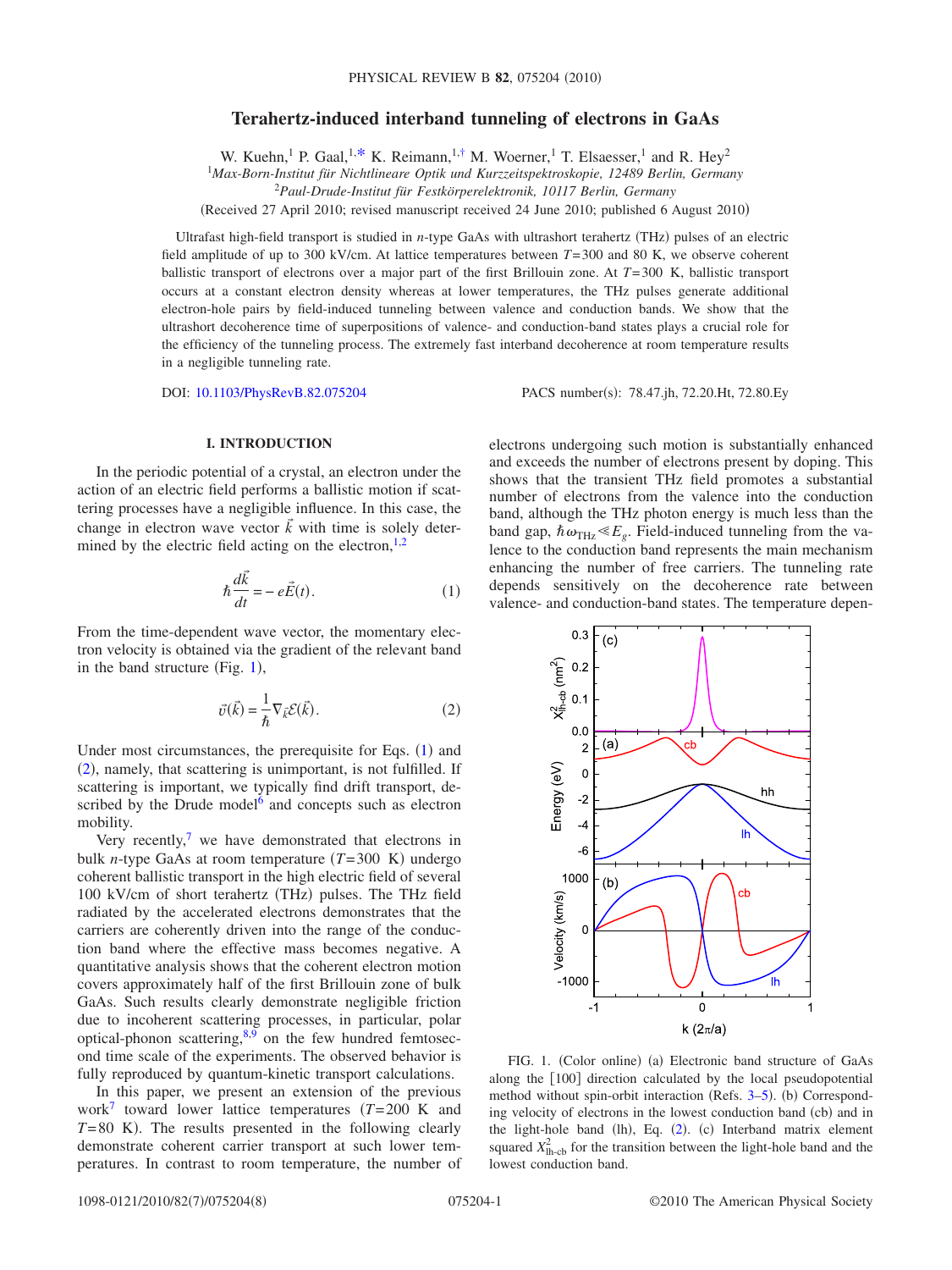<span id="page-1-0"></span>

FIG. 2. (Color online) The Ti:sapphire oscillator-amplifier system generates 25 fs pulses at a wavelength of 800 nm with a repetition rate of 1 kHz and a pulse energy of 0.5 mJ. THz pulses, obtained by optical rectification in a GaSe crystal, are focused onto the sample, which is mounted on the cold finger of a cryostat. Electro-optic sampling in a  $[110]$  ZnTe crystal allows the measurement of the electric field as a function of delay time. The polarization state of the probe pulses from the oscillator is read out by the quarter-wave plate  $(\lambda/4)$ , a Wollaston polarizer (WP), and the two photodiodes PD1 and PD2. The whole THz path and the sample are in a vacuum chamber.

dence of the decoherence rate leads to a temperaturedependent tunneling rate and, thus, to the experimentally observed difference between the results at room temperature and at lower temperatures.

#### **II. EXPERIMENT**

To study high-field transport on ultrafast time scales, we need both high electric driving fields and a method to determine the electron velocity as a function of time.

In our experiment (Fig. [2](#page-1-0)), high electric fields are applied to the sample in the form of strong THz pulses. The time dependence of the electric field acting on the sample is mea-sured by electro-optic sampling.<sup>10[–13](#page-6-11)</sup> The same detection scheme is used to measure the electric field emitted by the electrons in the sample, which is in our geometry proportional to the current density *j*,

$$
j(t) = -en(t)v(t),
$$
\n(3)

<span id="page-1-2"></span>where  $n(t)$  and  $v(t)$  represent the time-dependent density and velocity of electrons.

The sample investigated was grown by molecular-beam epitaxy and consists of a 500 nm thin layer of *n*-type GaAs with a donor (Si) concentration of  $N_{\text{D}} = 2 \times 10^{16} \text{ cm}^{-3}$  clad between two 300 nm thin  $Al_{0.4}Ga_{0.6}As$  layers (the same sample was studied in Ref. [7](#page-6-5)). In the relevant area, the substrate is etched away<sup>14</sup> so that the experiment is performed on a free-standing GaAs film.

THz pulses with a high electric field amplitude are generated by optical rectification of 800 nm pulses from a femtosecond Ti:sapphire oscillator-amplifier system. An acoustooptic pulse shaper<sup>15,[16](#page-6-14)</sup> between oscillator and amplifier allows to tune both spectral amplitude and spectral phase to obtain a few-cycle THz pulse with a center frequency of 2 THz, which excites the sample placed in the focus of a pair of parabolic mirrors. The electric field of the transmitted THz pulse is measured via electro-optic sampling in a thin ZnTe crystal. The entire optical path of the THz beam is placed in vacuum[.17](#page-6-15)[–19](#page-6-16) For the low-temperature measurements, the sample is mounted on the cold finger of a helium-flow cryostat, the latter being also placed in the vacuum chamber.

<span id="page-1-3"></span>The electron current density,

$$
j(t) = \frac{-2E_{\text{em}}(t)}{Z_0 d} \tag{4}
$$

(see Appendix) in the sample is proportional to the coherently emitted field

$$
E_{\rm em}(t) = E_{\rm tr}(t) - E_{\rm in}(t),\tag{5}
$$

<span id="page-1-1"></span>which is given by the difference of  $E_{tr}(t)$ , the field transmitted through the sample, and  $E_{\text{in}}(t)$ , the field incident on the sample  $(Z_0 = 377 \Omega)$ , the impedance of free space). As the thickness of our sample *d*=500 nm is much less than the THz wavelength  $\lambda \approx 150 \mu$ m, all electrons in the sample experience the same driving field  $E_{loc}(t)$ , which is identical to  $E_{\text{tr}}(t)$ .<sup>[18,](#page-6-17)[20](#page-6-18)</sup> The two transients  $E_{\text{tr}}(t)$  and  $E_{\text{in}}(t)$  are measured in separate scans,  $E_{tr}(t)$  with the sample in place and  $E_{in}(t)$ without the sample. Since the sample is very thin, the delay introduced by its refractive index has a very small value of 8 fs. This delay is taken care of when calculating  $E_{em}(t)$ , Eq.  $(5).$  $(5).$  $(5).$ 

### **III. RESULTS**

In Fig. [3,](#page-2-0) we show the incident and the emitted electric field transients measured at sample temperatures of 200 and 80 K for different amplitudes of the incident field. In all cases, one finds that in the beginning of the pulse  $E_{em}(t)$  and  $E_{\text{in}}(t)$  are out of phase, signifying absorption of the THz pulse in the sample. At later times,  $E_{em}(t)$  and  $E_{in}(t)$  are in phase, signifying THz emission.

Of particular interest is the comparison of the present low-temperature results with the results at room temperature, which have been discussed in detail in Ref. [7.](#page-6-5) At *T*=300 K, the amplitude of the emitted electric field is limited to about 7 kV/cm. The analysis in Ref. [7](#page-6-5) shows that this amplitude agrees with the maximum emitted field possible for the electron density present by doping and the maximum electron velocity reached in ballistic transport (see Fig. 3 in Ref. [7](#page-6-5)). In contrast, at an incident amplitude of 300 kV/cm, the emitted field amplitude reaches 35 kV/cm at *T*=200 K [Fig.  $3(b)$  $3(b)$ ] and more than 50 kV/cm at  $T=80$  K [Fig.  $3(d)$ ]. In Fig. [4,](#page-2-1) we show  $E_{em}(t)$  at  $T=80$  K for an incident amplitude of 300 kV/cm on an extended scale and compare it with the results at room temperature under otherwise identical conditions.

According to Eqs.  $(3)$  $(3)$  $(3)$  and  $(4)$  $(4)$  $(4)$ , the emitted field is proportional to the electron density times electron velocity. The velocity is determined by the band structure  $[Eq. (2)]$  $[Eq. (2)]$  $[Eq. (2)]$ , which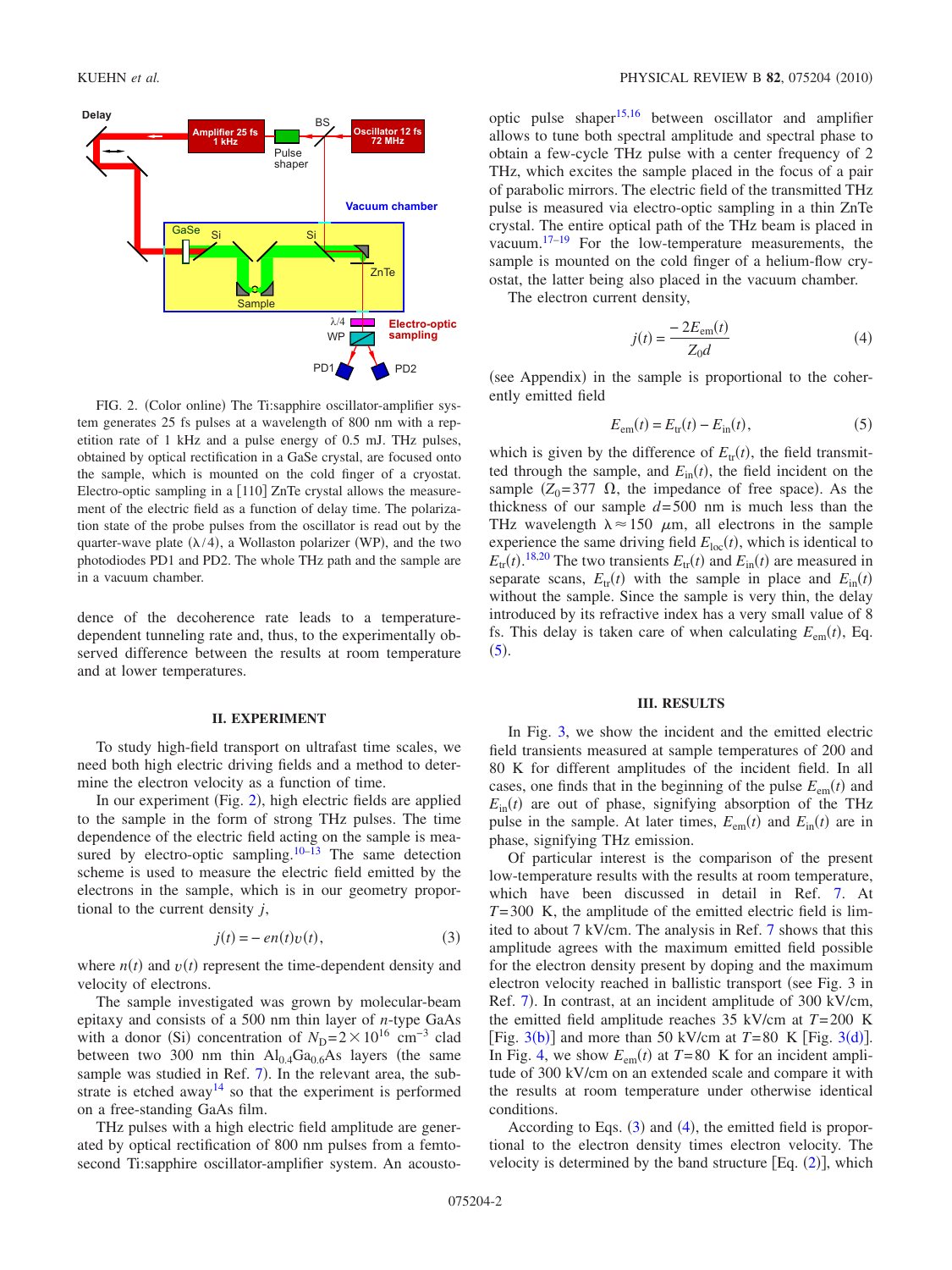<span id="page-2-0"></span>

FIG. 3. (Color online) Transients of the incident  $[E_{\text{in}}(t)$ , dotted lines, right ordinate scale] and of the emitted  $[E_{em}(t)$ , solid lines, left ordinate scale] electric fields at temperatures of 200 K  $[(a)$  and (b)] and 80 K  $[(c)$  and  $(d)]$  for different field amplitudes.

changes only slightly as a function of lattice temperature. We thus conclude that the much higher amplitude of the field emitted at lower temperatures is due to an increase in the density of carriers contributing to the emission. Such an increase in electron density requires the promotion of electrons from the valence into the conduction band, i.e., an excitation energy equal to at least the band-gap energy  $E<sub>g</sub> = 1.5$  eV. To find out whether the THz pulse can provide the required energy density to the sample, we calculate the transiently absorbed energy<sup>18</sup> normalized to the density  $N_D$  of electrons present by doping,

<span id="page-2-2"></span>
$$
W_{\rm abs}(t) = \frac{1}{N_D} \int_{-\infty}^{t} j(t') E_{\rm tr}(t') dt'
$$

$$
= \frac{-2}{dN_D \mu_o c} \int_{-\infty}^{t} E_{\rm em}(t') E_{\rm tr}(t') dt'.
$$
(6)

In Fig. [4](#page-2-1)(b),  $W_{\text{abs}}$  for  $T=80$  K is plotted as a function of time (solid line). In the following, we consider two particular values of  $W_{\text{abs}}(t)$ , the maximum  $W_{\text{max}}$  and the value  $W_{\text{irr}}$ , the irreversibly absorbed energy after the end of the THz pulse.

<span id="page-2-1"></span>

FIG. 4. (Color online) (a) Measured emitted field transients  $E_{\text{em}}(t) = E_{\text{tr}}(t) - E_{\text{in}}(t)$  for lattice temperatures of *T*=80 K [solid line, same data as in Fig.  $3(d)$  $3(d)$ ] and of 300 K (dots). Although the amplitude of  $E_{\text{in}}(t)$  is 300 kV/cm in both cases, the low-temperature curve has an amplitude corresponding to a ten times higher carrier density, i.e., to  $n_e \approx 10 \times N_D = 2 \times 10^{17}$  cm<sup>-3</sup>. (b) Normalized transiently absorbed energy  $[Eq. (6)]$  $[Eq. (6)]$  $[Eq. (6)]$  for  $T=80$  K (solid line). After the THz pulse the absorbed energy of 15 eV corresponds to  $\approx$ 2×10<sup>17</sup> cm<sup>-3</sup> field-generated electron-hole pairs. The dashed lines in (a) and (b) are calculated from the theoretical model explained in Sec. [IV.](#page-2-3)

During the THz pulse of an amplitude of 300 kV/cm, the sample at  $T=80$  K stores a large amount of electromagnetic energy up to  $W_{\text{max}}=33$  eV. Part of this energy is reemitted, the remaining energy after the THz pulse of  $W_{irr}=17$  eV $\approx$  10 $\times E_g$  is the energy needed for the generation of  $N=10N_D=2\times10^{17}$  cm<sup>-3</sup> electron-hole pairs by the THz pulse. This number agrees well with the estimated density of nonlinearly emitting carriers contributing to the transient in Fig.  $4(a)$  $4(a)$ .

In Fig. [5,](#page-3-0) we show  $W_{\text{max}}$  and  $W_{\text{irr}}$  as a function of incident field amplitude for temperatures between 80 and 300 K. The data at 300 K and the data at low amplitudes are taken from our previous work.<sup>7[,17](#page-6-15)[,18](#page-6-17)</sup> Also shown is the range possible for *W*max if no tunneling occurs, i.e., if the electron density stays equal to the doping density. In this case, the highest value for  $W_{\text{max}}$  is given by the highest energy an electron can have in the conduction band relative to the conduction-band minimum, that is 2.1 eV. The data for a temperature of 300 K stay within this range, showing that the electron density has not increased beyond the doping density. In contrast, for lower temperatures the data reach considerably higher values, signifying THz-induced tunneling from the valence into the conduction band. At an amplitude of 300 kV/cm and a temperature of 80 K, the energy per donor that is irreversibly absorbed reaches  $W_{irr}=17$  eV, sufficient for the generation of ten electron-hole pairs per donor.

### <span id="page-2-3"></span>**IV. MECHANISM FOR THZ-INDUCED INTERBAND TRANSITIONS**

There are two possible mechanisms for the transfer of electrons from the valence into the conduction band, impact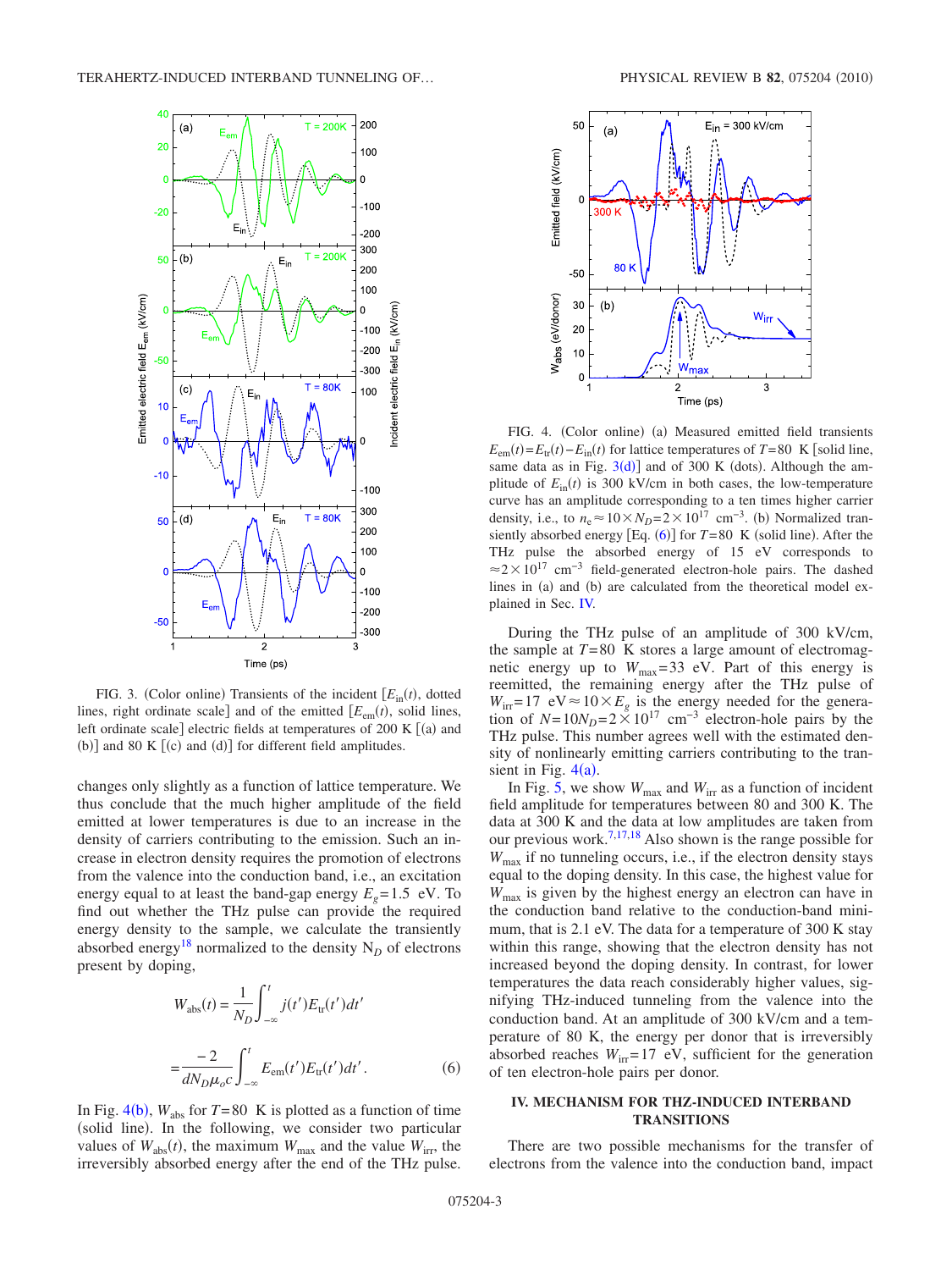<span id="page-3-0"></span>

FIG. 5. (Color online) Maximum energy  $W_{\text{max}}$  (open symbols) and irreversibly absorbed energy  $W_{\text{irr}}$  (closed symbols) as a function of the incident electric field amplitude, calculated according to Eq. [6](#page-2-2)-, for temperatures of 80, 200, and 300 K. For *T*=80 K and for  $T=200$  K, the dashed lines are fits to  $W_{\text{max}} = \text{const } E_{\text{in}}^2$ . The hatched area shows the possible values for  $W_{\text{max}}$  if only the electrons present by doping participate, i.e., if no tunneling occurs.

ionization and tunneling. An important issue for distinguishing between the two possibilities is whether the mechanism explains the experimentally observed temperature dependence, i.e., a negligible increase in electron density in the conduction band at room temperature and a strong increase at lower temperatures  $(T=80 \text{ and } 200 \text{ K})$ .

In impact ionization, $2^{1-29}$  $2^{1-29}$  $2^{1-29}$  an electron loses its kinetic energy to generate an electron-hole pair. This is only possible if the electron has a kinetic energy larger than the band gap. $30$ Theoretical descriptions of impact ionization<sup>21,[22](#page-7-3)</sup> predict ionization rates that depend only on the electron kinetic energy and on the band structure. Thus, the lattice temperature influences the ionization rate only indirectly, either by changing the band structure or by preventing the electron to reach a sufficient kinetic energy. Both effects cannot explain our results. On the one hand, the band structure changes only little with temperature. On the other hand, our roomtemperature results<sup>7</sup> show that on our time scale temperaturedependent scattering processes do not influence the electron dynamics. Already at room temperature, we have ballistic transport. Thus, the kinetic energy the electrons reach is only determined by the electric field and by the band structure, which are both essentially temperature independent.

Another point that rules out impact ionization as an explanation for our results in GaAs is the low rate for impact ionization. The highest energy an electron can have in the lowest conduction band is 2.1 eV above the conduction-band minimum. For this kinetic energy, the impact ionization rate is  $10^{12}$  s<sup>-1</sup>, see Fig. 5 in Ref. [22.](#page-7-3) Thus, considering that the electron has such high kinetic energies only during a small

<span id="page-3-2"></span>

FIG. 6. (Color online) Population of the upper level (conduction band) after the end of the exciting THz pulse calculated for a twolevel system as a function of the constant decoherence time  $\tau$  (dots). The diamonds are estimates for the decoherence times at the temperatures of our experiment.

part of the pulse, impact ionization can at most account for the generation of 0.1 electron-hole pairs per initially present electron. Compared to the experimentally observed generation of ten electron-hole pairs this again shows that impact ionization is not able to explain our results.

Tunneling of electrons in high electric fields from the valence band into the conduction band is a well-known effect (Zener tunneling). Using the theoretical results for Zener tunneling in a static electric field, $31-33$  one finds a temperatureindependent tunneling rate much lower than the rate needed to explain our results. For example, a tunneling rate close to zero is derived from Eq.  $(39)$  of Ref. [31](#page-7-4) in a static electric field of 300 kV/cm. However, the model of Refs. [31–](#page-7-4)[33](#page-7-5) is not applicable to the present experiment as it neglects decoherence processes, i.e., the decay of quantum coherences between carrier wave functions of the initial and final states. As shown by Kazarinov and Suris<sup>34,[35](#page-7-7)</sup> (see also Ref. [36](#page-7-8)), decoherence strongly influences the tunneling rate *R*,

$$
R \propto \frac{\tau}{1 + (\Delta \omega \tau)^2}.
$$
 (7)

<span id="page-3-1"></span>In this equation, the decoherence is described by the constant decoherence time  $\tau$  (we shall see below that actually  $\tau$  will not be constant),  $\Delta\omega$  is the detuning from resonance of the initial and final state. For resonant tunneling  $(\Delta \omega = 0)$  Eq. ([7](#page-3-1)) shows that decoherence decreases the tunneling rate (the highest  $R$  is obtained for the longest  $\tau$ ). For nonresonant tunneling, however, the tunneling rate will increase up to the point where the decoherence time  $\tau$  is equal to the inverse of the detuning  $\Delta\omega$ . For even shorter decoherence times, the tunneling rate decreases again [see Fig.  $6$ ].

In our case, the detuning is approximately  $E_g/\hbar$ , since the THz frequency is much smaller than the band gap. Thus, the highest tunneling rate is obtained for  $\tau=0.5$  fs. Under the reasonable assumption that  $\tau$  decreases with increasing temperature, the decoherence times at the temperatures of our experiment have to be near the values marked in Fig. [6](#page-3-2) to explain our results.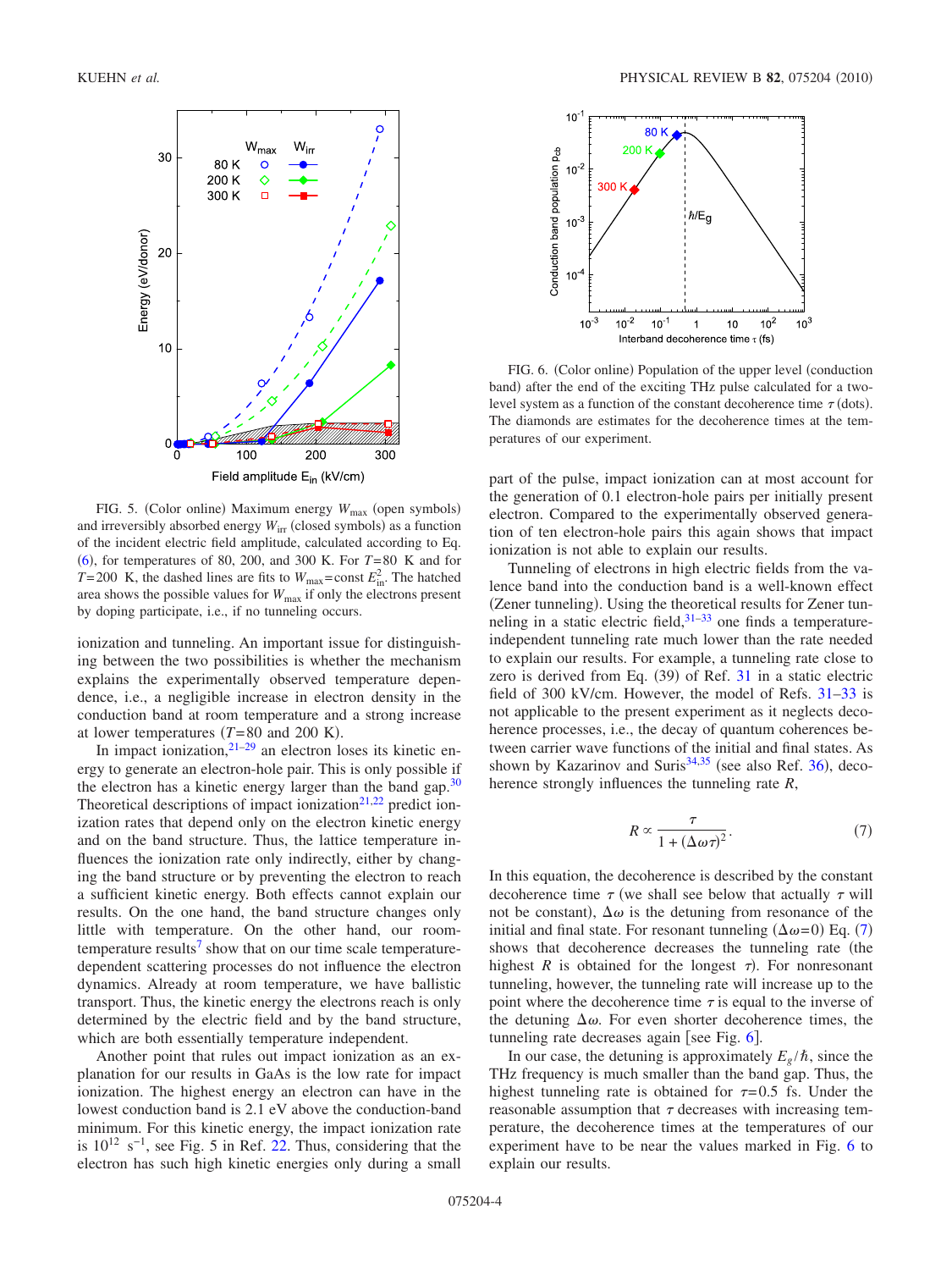<span id="page-4-0"></span>

FIG. 7. (Color online) Dynamics of the electron wave function during interband tunneling: (a) valence-band electron wave packet (schematic) before THz excitation. (b) The THz field drives an offresonant interband Rabi oscillation resulting in a coherent superposition of valence- and conduction-band wave packets. The amount of conduction-band character is determined by the parameter  $\Theta$ . (c) Further acceleration of the superposition will spatially separate the conduction-bandlike part from the valence-bandlike part of the same wave function with a pronounced nonclassical character.

At first sight, such short decoherence times seem unrealistic. Considering interband absorption, the sharpness of the observed features precludes decoherence times shorter than about 100 fs at room temperature and even longer at lower temperatures. However, the decoherence times for interband absorption and high-field THz transport are not the same. The decoherence time for high-field THz transport is much shorter than the decoherence time for interband absorption as explained in Fig. [7.](#page-4-0) An electron wave packet at the top of the valence band  $[part (a)]$  is exposed to a strong THz pulse. The electric field drives an off-resonant interband Rabi oscillation, i.e., it modifies the fast oscillating cell-periodic part of the wave function [part  $(b)$ ], which results in a coherent superposition of a valence-band wave packet and a conductionband wave packet. At the same time, the THz field drives an intraband motion of this coherent superposition. During this motion, the conduction-bandlike part moves in the opposite direction as the valence-bandlike part of the same wave function, resulting in an extremely "nonclassical" wave packet having two density maxima [part (c)]. In our experiment, the spatial separation of the two components can be as large as  $\Delta x$ =300 nm. As shown by Zurek<sup>37–[39](#page-7-10)</sup> (see also Refs. [36,](#page-7-8) [40,](#page-7-11) and [41](#page-7-12)), such nonclassical wave packets experience high decoherence rates at finite temperatures *T*,

$$
\tau^{-1} = \tau_{\rm m}^{-1} \frac{mk_{\rm B}T(\Delta x)^2}{\hbar^2}.
$$
 (8)

<span id="page-4-1"></span>In this equation,  $\tau_{\rm m}$  is the momentum relaxation time, responsible, e.g., for low-field transport. In contrast to the model used in Eq.  $(7)$  $(7)$  $(7)$  and for Fig. [6,](#page-3-2) the decoherence rate in Eq.  $(8)$  $(8)$  $(8)$  is not constant in time since it depends on the timedependent  $\Delta x$ . For a temperature of 80 K, one finds from the mobility  $\tau_m$ =1000 fs. At the maximum  $\Delta x$ , this results in the very short decoherence time of  $0.1$  fs. Thus, Eq.  $(8)$  $(8)$  $(8)$  accounts (i) for the very short decoherence times needed for high tunneling rates and (ii) for the temperature dependence of decoherence (apart from the direct proportionality of the decoherence rate on *T*,  $1/\tau_{\text{m}}$  increases with *T*). On the other hand, Eq. ([8](#page-4-1)) still allows for sharp features in linear interband absorption since there  $\Delta x$  will be very small.

In contrast to the case considered in Refs.  $34-36$  $34-36$ , Eq.  $(8)$  $(8)$  $(8)$ demonstrates a pronounced temperature dependence of . Taking this fact into account, we performed calculations considering on the same footing both interband and intraband transitions under the influence of an electric field. The electronic band structure was included in the form of a pseudopotentia[l4,](#page-6-19)[5](#page-6-9) calculation neglecting spin-orbit interaction with a finite set of local pseudopotentials. The general Bloch wave function of an electron with wave vector  $\vec{k}$  in band *b*,

$$
\psi_{b,\vec{k}}(\vec{r},t) = e^{i\vec{k}\cdot\vec{r}} \sum_{\vec{G}} c_{b,\vec{k},\vec{G}}(t) e^{i\vec{G}\cdot\vec{r}},
$$
\n(9)

is a coherent superposition of plane waves displaced by the reciprocal-lattice vectors  $\vec{G}$ . The coefficients  $c_{b,\vec{k},\vec{G}}(t)$  are obtained from the following Hamiltonian, which includes the interaction with the external electric field via the vector potential  $\vec{A}(t) = \int_0^t \vec{E}(t')dt'$  and the interaction with the periodic crystal potential[:42](#page-7-13)

$$
[H^{g}(\vec{k},\vec{A})]_{\vec{G},\vec{G'}} = \frac{\delta_{\vec{G},\vec{G'}}^{*}}{2m_{0}} [\hbar(\vec{k}+\vec{G})-e\vec{A}]^{2} + V(\vec{G}-\vec{G}').
$$
\n(10)

The  $V(\vec{G})$  are the coefficients of the Fourier expansion of the periodic potential and  $m_0$  is the free-electron mass. By diagonalizing the Hamiltonian *H<sup>g</sup>* , one can transform it into the  $\vec{k}$ - and  $\vec{A}$ -dependent eigenbasis  $H^e$ ,  $H^e(\vec{k}, \vec{A})$  $= S(\vec{k}, \vec{A})H^g(\vec{k}, \vec{A})S^{-1}(\vec{k}, \vec{A})$ . For  $\vec{A} = 0$ , the Hamiltonian yields the single-electron band structure, i.e., one gets the band energies  $\mathcal{E}_b(\vec{k})$  and the corresponding coefficients  $c_{b,\vec{k},\vec{G}}(t)$  for the band *b*.

In our calculations, we work in the single-particle picture, i.e., we neglect all many-body interactions, among them electron-electron scattering,<sup>43</sup> which could mix Bloch waves with different  $\vec{k}$  vectors. Without this mixing, each electron can be labeled by its initial  $\vec{k}_0$  and band index  $b_0$  before THz excitation. To include decoherence according to Eq.  $(8)$  $(8)$  $(8)$ , we calculate the electron-hole distance as the time integral of the difference of the electron and hole velocities. The velocities in turn are obtained from the band structure  $[Eq. (2)]$  $[Eq. (2)]$  $[Eq. (2)]$ . For simplicity, we use a single decoherence rate for all electronhole coherences, using the average electron-hole distance.

In the initial state of our system, all valence-band states are filled and all conduction-band states are empty[.44](#page-7-15) The time evolution of the density matrix is obtained from the Liouville equation,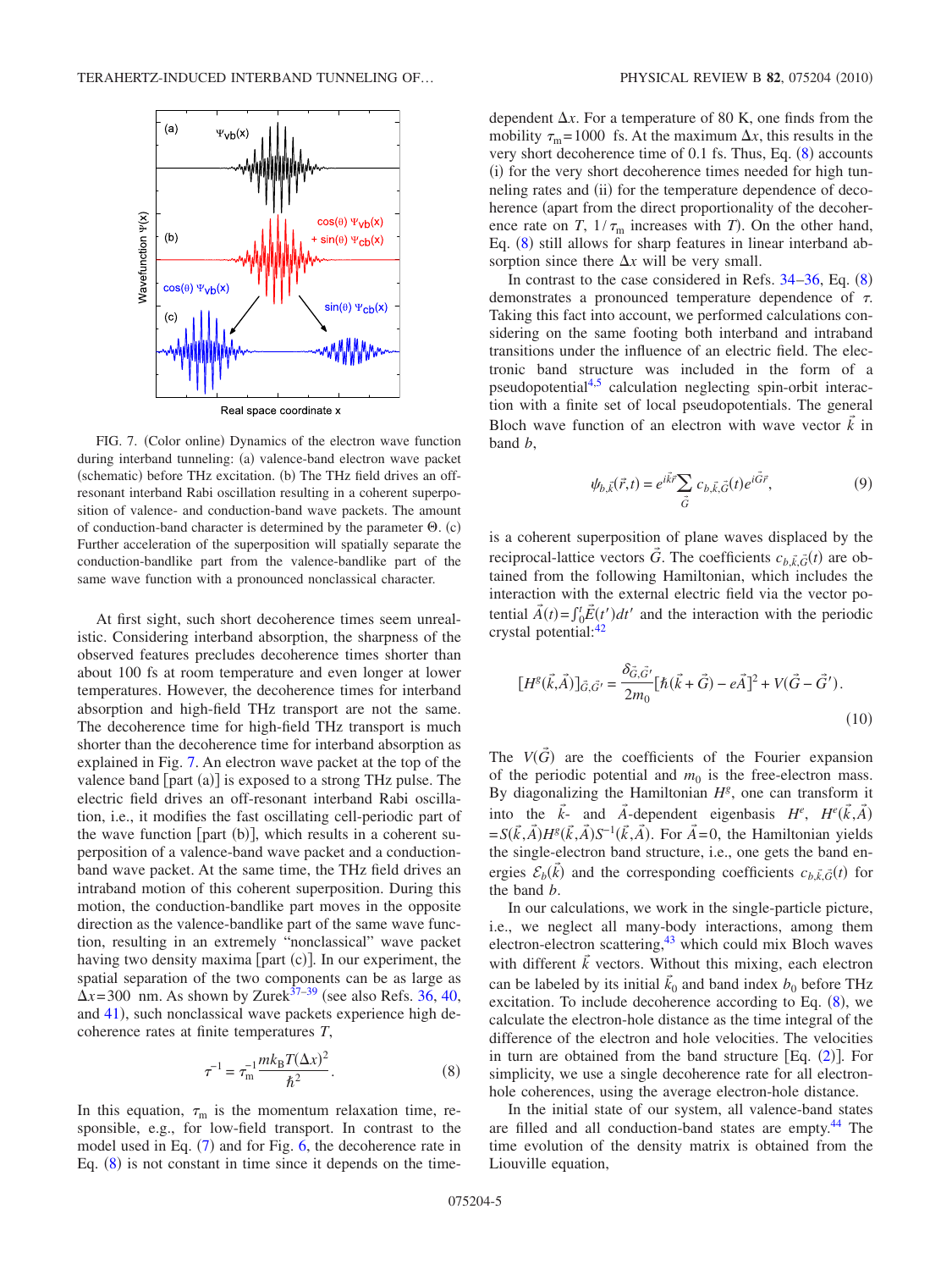$$
\frac{d\rho}{dt} = \frac{1}{i\hbar} [H(t), \rho] - \Gamma(t, \rho).
$$
 (11)

<span id="page-5-0"></span>The last term in the equation above describes the decoherence. In principle, it is also necessary to consider spontaneous (incoherent) electron-hole recombination but this process can be neglected because of its low rate (typical lifetimes of electrons in the conduction band are in the nanosecond range). In solving Eq. ([11](#page-5-0)), it is necessary to transform back and forth between the bases *g* and *e* mentioned above, using the transformation matrices *S* and *S*−1. The first term in Eq.  $(11)$  $(11)$  $(11)$  is calculated in the basis *g*, the decoherence in the basis *e*. For the numerical calculation, the size of the time steps has to be below the shortest  $\tau$  [Eq. ([8](#page-4-1))], i.e., at room temperature atmost 0.01 fs, which makes the calculations very time consuming. From the calculation, one obtains the time dependence of the density matrix for the initial  $\vec{k}$ . The resulting currrent density is obtained as the expectation value of the velocity operator times the electronic charge and the emitted electric field from Eq.  $(4)$  $(4)$  $(4)$ . The main results are:  $(i)$ tunneling can only occur at such points in *k* space where the interband matrix element  $X_{b-b}$ , $(\vec{k}) = \int \psi_{b,\vec{k}}^* x \psi_{b',\vec{k}} dV$  is high. The band-structure calculation allows the determination of these interband matrix elements. It turns out that they are zero for the transition from the heavy hole to the conduction band so that only tunneling from the light hole to the conduction band contributes. The square of this matrix element  $X_{\text{lh-cb}}^2(\vec{k})$  is shown in Fig. [1](#page-0-0)(c). One finds the maximum of this matrix element and thus of the tunneling rate at the center of the Brillouin zone. It decreases for larger wave vectors so that only electrons with wave vectors within a diameter of 1/10 of the Brillouin zone can tunnel into the conduction band. From the corresponding *k*-space volume and the population probability, we obtain a total electron density of  $3\times10^{17}$  cm<sup>-3</sup> in the conduction band, which agrees well with the observed value of  $2 \times 10^{17}$  cm<sup>-3</sup>.

For ballistic transport, the electron wave vector is proportional to the vector potential. Thus, one expects interband tunneling near the zeros of the vector potential. An additional requirement for interband tunneling is a high electric field. The effect of these two competing requirements is shown in Fig.  $8(a)$  $8(a)$ . We see that the increase in the conduction band population is especially high if a high electric field and a zero of the vector potential *A* coincide (at  $t=1.9$  ps).<sup>[45](#page-7-16)</sup> In contrast, for impact ionization the highest increase in the conduction-band population is expected near the extrema of the vector potential.

(ii) As mentioned already, decoherence plays an important role. Without decoherence, any tunneling is completely reversible [curve for  $\gamma_m = 0$  in Fig. [8](#page-5-1)(b)]. After the THz pulse, no electrons remain in the conduction band. For higher decoherence, we find an increasing conduction-band population after the end of the pulse, reaching  $4 \times 10^{-3}$  for  $\gamma_m = (1 \text{ ps})^{-1}$ , the value relevant for our experiment at low temperature. The corresponding population probability at room temperature is  $5 \times 10^{-4}$ , nearly a factor of 10 less.

(iii) Half of the additional current is carried by electrons in the conduction band, the other half by light holes. As can

<span id="page-5-1"></span>

FIG. 8. (Color online) (a) Incident electric field  $E_{\text{in}}(t)$  (field amplitude 300 kV/cm, dashed line), corresponding vector potential  $A(t)$  (dashed-dotted line), and time derivative of the conductionband population  $dp_{cb}/dt$  calculated for  $\gamma_m = (1 \text{ ps})^{-1}$  and  $T = 80 \text{ K}$ . The arrows mark the zeros of the vector potential. (b) Time dependence of the conduction-band population calculated for different momentum relaxation rates  $\gamma_m$ .

be seen in Fig.  $1(b)$  $1(b)$ , the velocities in these bands are of comparable magnitude.

The theoretical curves in Fig. [4](#page-2-1) (dashed lines) have been calculated with the model described above. While the time dependence of the absorbed energy  $W_{\text{abs}}(t)$  agrees quite well with the theoretical curve [Fig.  $4(b)$  $4(b)$ ], the calculated emitted electric field shows deviations, in particular in the beginning of the pulse [Fig.  $4(a)$  $4(a)$ ]. Nevertheless, for such a simple model, which neglects all many-body effects such as electron-electron scattering and the formation of excitons, the agreement is satisfactory.

#### **V. CONCLUSIONS**

In conclusion, ultrafast high-field THz transients induce ballistic electron transport in bulk GaAs. At room temperature, it is possible for the electrons to traverse half the Brillouin zone for electric field amplitudes of 300 kV/cm.<sup>7</sup> At lower temperatures (80 and 200 K), we observe additional THz-induced electron-hole pair generation, which leads to an increase in the density of free carriers by a factor of 10. The mechanism of this electron-hole pair generation is fieldinduced tunneling from the valence into the conduction band. The tunneling rate depends strongly on the decoherence of the coherent superposition of electron and hole states. Since the strong electric field accelerates electrons and holes in opposite directions, we get a highly nonclassical wave function, which decoheres very fast because of its coupling to the environment.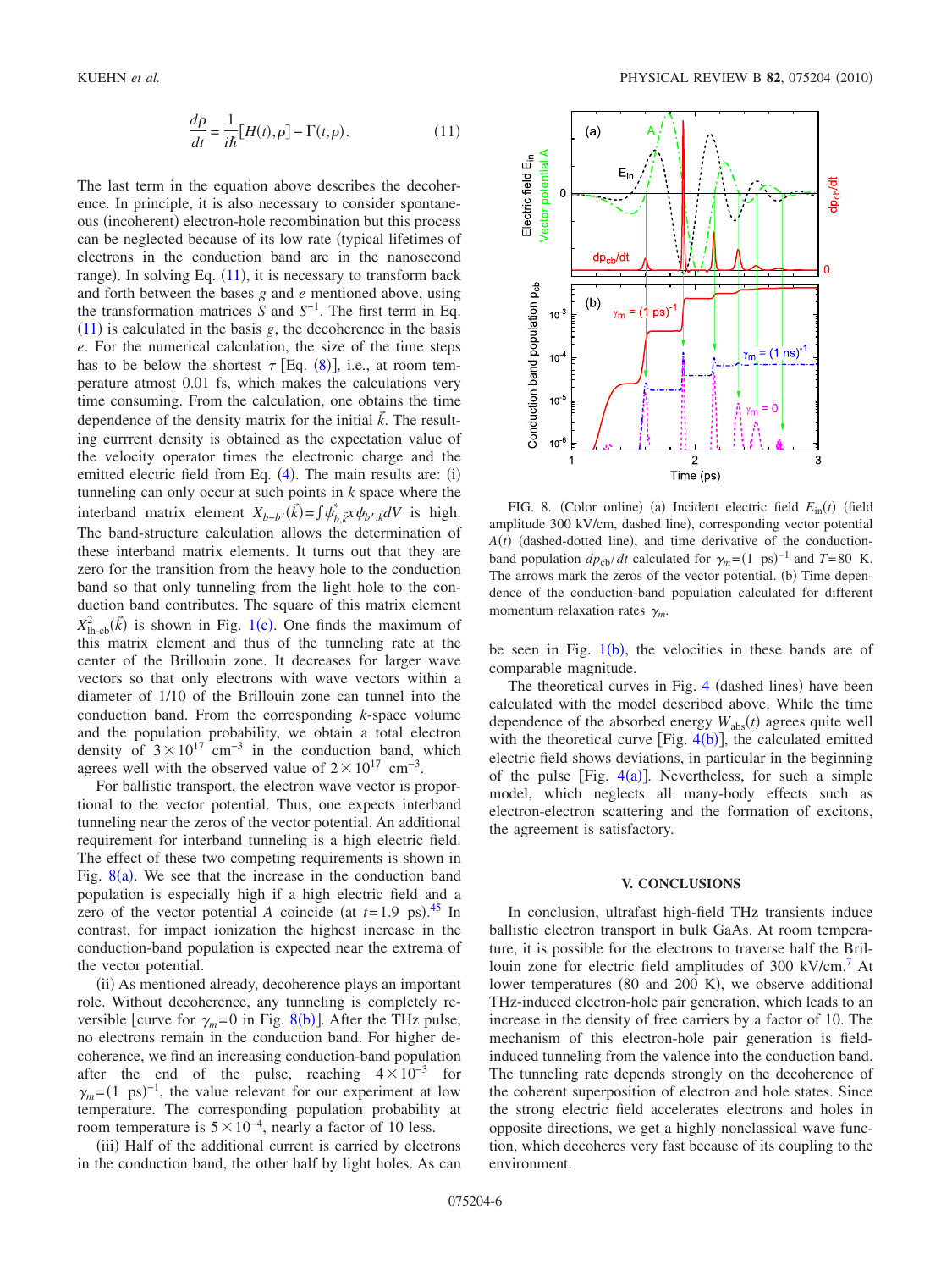## **APPENDIX: MEASUREMENT OF VELOCITY VERSUS ACCELERATION OF ELECTRONS ON ULTRAFAST TIME SCALES**

The electromagnetic field radiated by a single charged particle in motion is essentially proportional to its acceleration, see, e.g., Eq.  $(14.18)$  in Ref. [46.](#page-7-17) In our present experiment and in previous experiments, $47-49$  $47-49$  however, we do not deal with a single moving particle but rather an extended sheet of simultaneously moving particles. As a first approximation, we assume an infinite sheet of particles all moving with the same velocity. Because of interference between the individual contributions of all particles, it turns out that the electric field at the sample<sup>19,[20](#page-6-18)[,50](#page-7-20)</sup>  $E_{\text{sample}}$  is proportional to the velocity of the moving charges or, equivalently, to the current density  $j$  in the sample (see Ref. [19](#page-6-16) for a direct derivation using Maxwell's equations).

In the experiment, one does not directly measure  $E_{\text{sample}}$ but measures the electric field  $E_{\text{det}}$  at the electro-optic crystal. The relationship between  $E_{\text{det}}$  and  $E_{\text{sample}}$  depends on the optics used for the transfer of the electric field from the sample to the electro-optic crystal. We use a first parabolic mirror to collimate the radiation emitted from the sample and a second parabolic mirror to focus the radiation onto the electro-optic crystal [Fig.  $9(a)$  $9(a)$ ]. Under the assumption of focusing mirrors collecting the entire solid angle, we get in this case  $E_{\text{det}}=-E_{\text{sample}}$ . Thus, the detected field is proportional to the electron velocity.

We now consider how deviations of the actual experimental conditions from the idealized assumptions influence the results. Using the formalism of Ref. [50,](#page-7-20) it is possible to calculate the electric field at the electro-optic crystal generated by a Gaussian current distribution on the sample. It turns out that the on-axis field  $(\rho=0)$  is proportional to the on-axis current density down to spot sizes of about one THz wavelength and, for the mirror sizes used (diameter 25.4 mm) and parent focal length of 12.7 mm), in the frequency range  $\geq 1$  THz. This frequency range is perfectly adequate for our

<span id="page-6-20"></span>

FIG. 9. (Color online) Two possible geometries for the transfer of the electric field from the sample to the electro-optic crystal (EOX). (a) In our setup, the radiation from the sample is collimated in the actual experiment instead of lenses parabolic mirrors are used), propagates to the second lens and is focused onto the electrooptic crystal. This results in the on-axis  $(\rho=0)$  electric field at the detector  $\vec{E}_{\text{det}}(0, t) = -\vec{E}_{\text{sample}}(0, t)$ . Also shown is our sample with the etched substrate (gray). (b) In another often used setup (Refs. [47–](#page-7-18)[49](#page-7-19)), the THz emission is focused by one lens onto the electrooptic crystal. This results in  $\vec{E}_{\text{det}}(0, t) \propto \partial \vec{E}_{\text{sample}}(0, t) / \partial t$ .

experiments since the incident field has negligible spectral density below 1 THz.

On the electro-optic crystal, the spot size of the probe beam is much smaller than the spot size of the THz beam. Therefore, we measure the on-axis THz field, as required by the analysis described. As a result, the signal measured in our setup is proportional to the electron *velocity*.

In contrast to our experiment, the setups of, e.g., Refs.  $47-49$  $47-49$  [Fig.  $9(b)$  $9(b)$ ] use a single focusing element that images a large area of the sample onto a small spot on the electrooptic crystal. In the frequency domain, using Gaussian optics, one finds in this case  $\widetilde{E}_{\text{det}}(\omega) \propto \omega \widetilde{E}_{\text{sample}}(\omega)$ . The reason for this is that the size of the focal spot is proportional to the wavelength and thus inversely proportional to the frequency. In the time domain, this leads to  $E_{\text{det}} \propto \partial E_{\text{sample}} / \partial t$ . With  $E_{\text{sample}} \propto v$  one thus gets in this case that the signal is proportional to the *acceleration* of the particles.

<span id="page-6-0"></span>\*Present address: Institut für Physik und Astronomie, Universität Potsdam, 14476 Potsdam, Germany.

- <span id="page-6-2"></span><sup>1</sup>F. Bloch, [Z. Phys.](http://dx.doi.org/10.1007/BF01339455) **52**, 555 (1929).
- <span id="page-6-3"></span>2B. K. Ridley, *Quantum Processes in Semiconductors*, 3rd ed. (Oxford University Press, Oxford, 1993).
- <span id="page-6-8"></span> $3$ M. L. Cohen and T. K. Bergstresser, *[Phys. Rev.](http://dx.doi.org/10.1103/PhysRev.141.789)* **141**, 789 (1966).
- <span id="page-6-19"></span><sup>4</sup> J. R. Chelikowsky and M. L. Cohen, [Phys. Rev. Lett.](http://dx.doi.org/10.1103/PhysRevLett.32.674) **32**, 674  $(1974).$  $(1974).$  $(1974).$
- <span id="page-6-9"></span><sup>5</sup> J. R. Chelikowsky and M. L. Cohen, [Phys. Rev. B](http://dx.doi.org/10.1103/PhysRevB.14.556) **14**, 556 ([1976](http://dx.doi.org/10.1103/PhysRevB.14.556)); **30**, 4828(E) (1984).
- <span id="page-6-4"></span><sup>6</sup>P. Drude, [Ann. Phys.](http://dx.doi.org/10.1002/andp.19003060312) **306**, 566 (1900); **312**, 687(E) (1902).
- <span id="page-6-5"></span>7W. Kuehn, P. Gaal, K. Reimann, M. Woerner, T. Elsaesser, and R. Hey, *[Phys. Rev. Lett.](http://dx.doi.org/10.1103/PhysRevLett.104.146602)* **104**, 146602 (2010).
- <span id="page-6-6"></span>8G. E. Stillman, C. M. Wolfe, and J. O. Dimmock, [J. Phys. Chem.](http://dx.doi.org/10.1016/0022-3697(70)90122-8) Solids 31[, 1199](http://dx.doi.org/10.1016/0022-3697(70)90122-8) (1970).
- <span id="page-6-7"></span><sup>9</sup> K. Fletcher and P. N. Butcher, [J. Phys. C](http://dx.doi.org/10.1088/0022-3719/5/2/010) **5**, 212 (1972).
- <span id="page-6-10"></span><sup>10</sup>Q. Wu and X.-C. Zhang, [Appl. Phys. Lett.](http://dx.doi.org/10.1063/1.114909) **67**, 3523 (1995).
- 11Q. Wu, M. Litz, and X.-C. Zhang, [Appl. Phys. Lett.](http://dx.doi.org/10.1063/1.116356) **68**, 2924  $(1996).$  $(1996).$  $(1996).$
- $12$ Q. Wu and X.-C. Zhang, [Appl. Phys. Lett.](http://dx.doi.org/10.1063/1.119873) **71**, 1285 (1997).
- <span id="page-6-11"></span>13T. Bartel, P. Gaal, K. Reimann, M. Woerner, and T. Elsaesser, [Opt. Lett.](http://dx.doi.org/10.1364/OL.30.002805) **30**, 2805 (2005).
- <span id="page-6-12"></span><sup>14</sup> J. J. LePore, [J. Appl. Phys.](http://dx.doi.org/10.1063/1.327598) **51**, 6441 (1980).
- <span id="page-6-13"></span><sup>15</sup>P. Tournois, [Opt. Commun.](http://dx.doi.org/10.1016/S0030-4018(97)00153-3) **140**, 245 (1997).
- <span id="page-6-14"></span>16F. Verluise, V. Laude, Z. Cheng, C. Spielmann, and P. Tournois, [Opt. Lett.](http://dx.doi.org/10.1364/OL.25.000575) **25**, 575 (2000).
- <span id="page-6-15"></span>17P. Gaal, K. Reimann, M. Woerner, T. Elsaesser, R. Hey, and K. H. Ploog, *[Phys. Rev. Lett.](http://dx.doi.org/10.1103/PhysRevLett.96.187402)* **96**, 187402 (2006).
- <span id="page-6-17"></span>18P. Gaal, W. Kuehn, K. Reimann, M. Woerner, T. Elsaesser, R. Hey, J. S. Lee, and U. Schade, *[Phys. Rev. B](http://dx.doi.org/10.1103/PhysRevB.77.235204)* 77, 235204 (2008).
- <span id="page-6-16"></span><sup>19</sup> K. Reimann, [Rep. Prog. Phys.](http://dx.doi.org/10.1088/0034-4885/70/10/R02) **70**, 1597 (2007).
- <span id="page-6-18"></span>20T. Stroucken, A. Knorr, P. Thomas, and S. W. Koch, [Phys. Rev.](http://dx.doi.org/10.1103/PhysRevB.53.2026) **B** 53[, 2026](http://dx.doi.org/10.1103/PhysRevB.53.2026) (1996).

<span id="page-6-1"></span><sup>†</sup> reimann@mbi-berlin.de